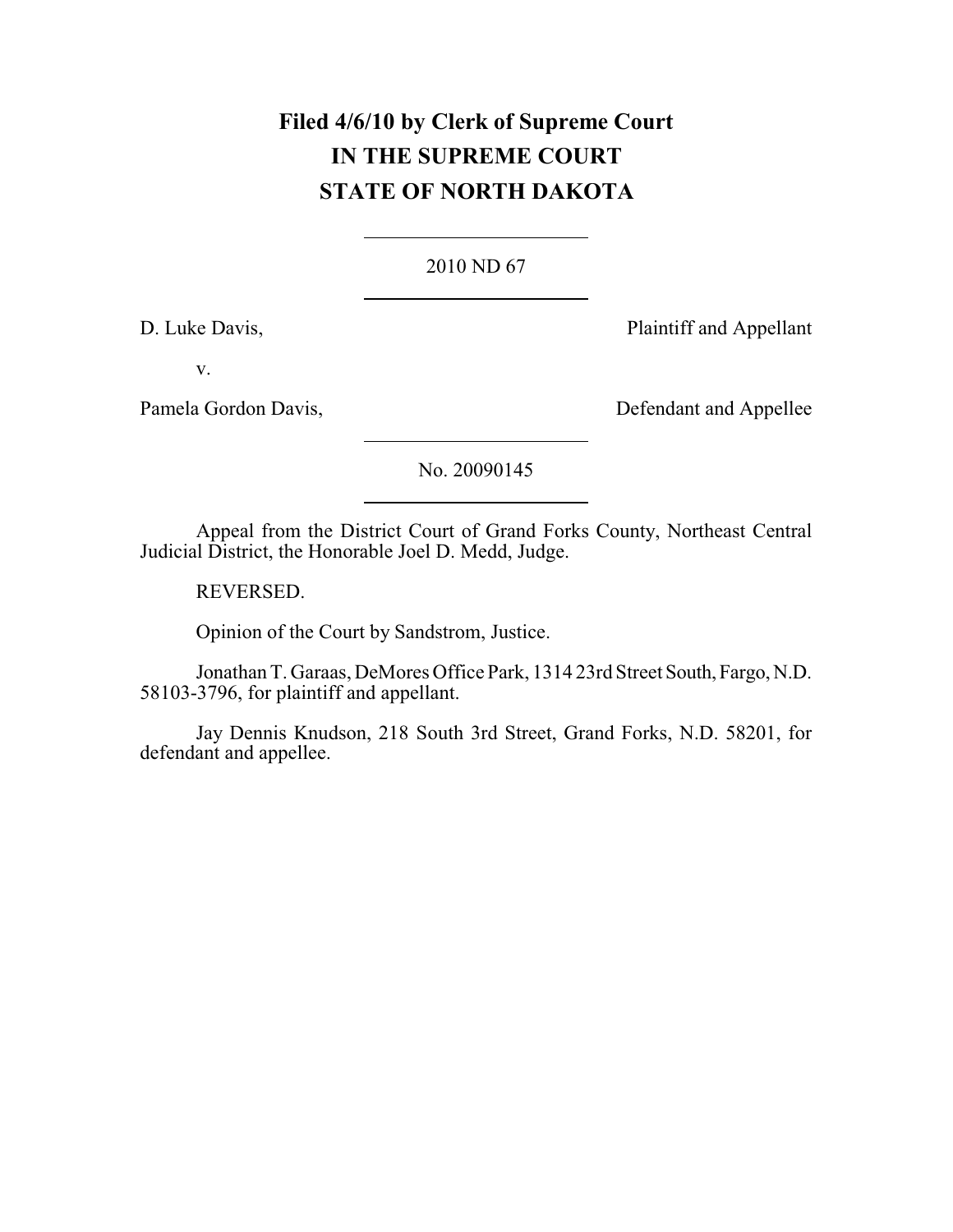## **Davis v. Davis [No. 20090145](http://www.ndcourts.gov/supreme-court/dockets/20090145)**

#### **Sandstrom, Justice.**

[¶1] D. Luke Davis appeals from a judgment dismissing his action against Pamela Gordon Davis to recover an overpayment of child support. Because the Child Support Guidelines mandate that D. Luke Davis be reimbursed for his overpayment of child support under the circumstances, we reverse.

I

[¶2] D. Luke Davis and Pamela Gordon Davis divorced in February 1997. Under the terms of the divorce judgment, Pamela Gordon Davis was awarded custody of the couple's two children, and D. Luke Davis was ordered to pay a total of \$425 per month in child support for both children. From January 2004 through February 2007, D. Luke Davis made child support payments totaling \$15,727.97 through the Grand Forks Regional Child Support Unit.

[¶3] As the result of a work-related injury, D. Luke Davis applied for and received disability benefits under the federal Social Security Act. Under 42 U.S.C. § 402 of the Social Security Act, a child of an individual found to be disabled is eligible for additional monthly benefits. Pamela Gordon Davis applied for those benefits on behalf of the children, and in December 2006, each child began receiving \$330 per month. In March 2007, the Social Security Administration also paid each child \$11,791, for a total lump sum payment of \$23,582, for back pay from January 2004 through March 2007. On March 30, 2007, Pamela Gordon Davis created two separate \$10,000 certificates of deposit for the children as the custodian under the state Uniform Transfers to Minors Act, N.D.C.C. ch. 47-24.1. In April 2007, Pamela Gordon Davis provided written verification to the Grand Forks Regional Child Support Unit of the children's receipt of the social security payments.

[¶4] In February 2008, D. Luke Davis brought this action against Pamela Gordon Davis to recover the child support payments he had made from January 2004 through February 2007, plus interest, alleging those payments constituted an overpayment of his child support obligation after the children's social security benefits were received and credited as child support under N.D. Admin. Code § 75-02-04.1-02(11). During an evidentiary hearing, Pamela Gordon Davis testified \$8,000 from the lump sum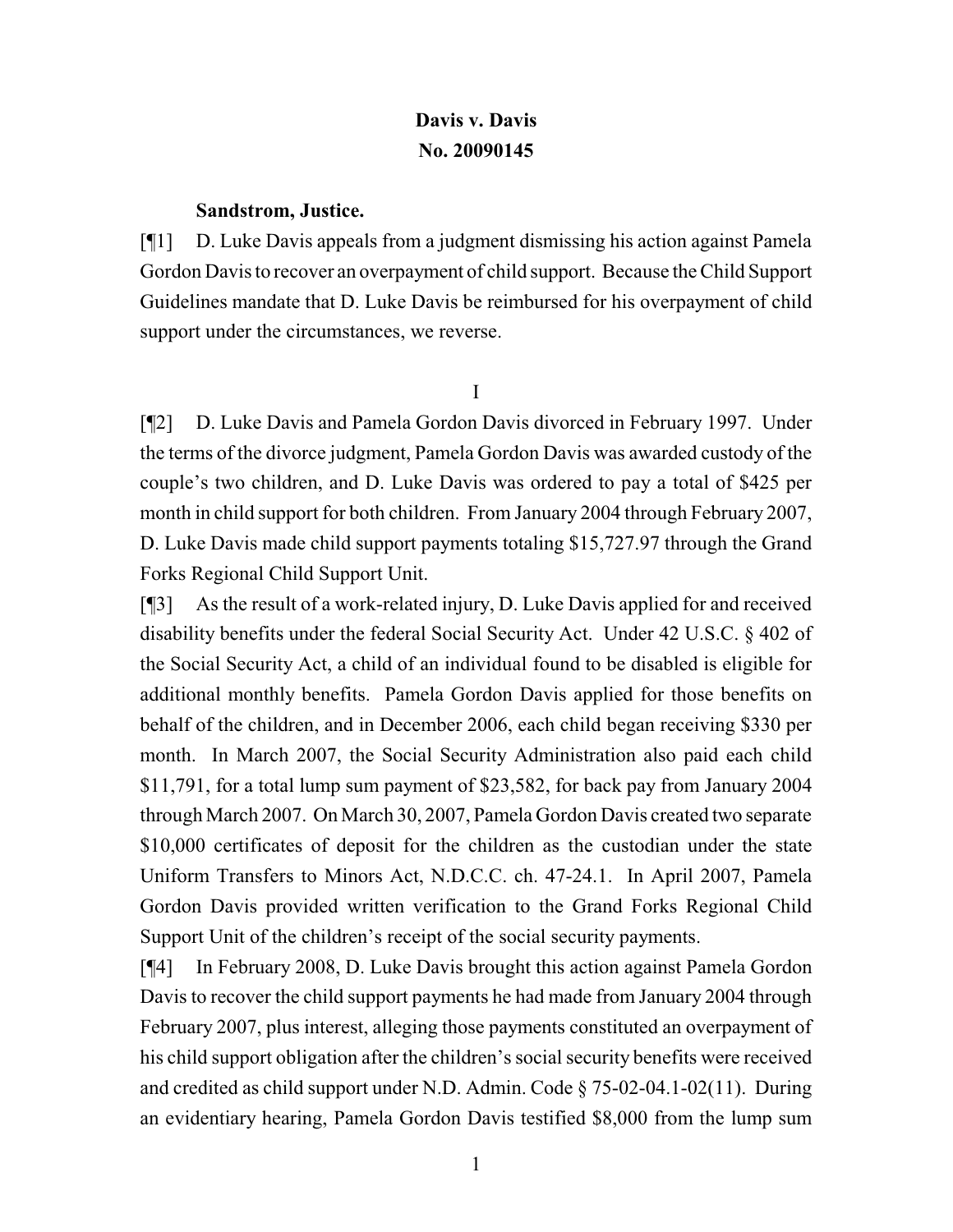payment had been used to pay for one child's college tuition. D. Luke Davis testified the child support payments he had made "were not a gift, but under duress made by me." The district court dismissed the action. Relying on caselaw from other jurisdictions, the court concluded Pamela Gordon Davis was not required to reimburse D. Luke Davis because the child support payments from January 2004 through March 2007 "were for the immediate benefit of the supported children," the "lump sum disability payments for the children were for their benefit," and those funds "are being used for the children's benefit."

[¶5] The district court had jurisdiction under N.D. Const. art. VI, § 8, and N.D.C.C. § 27-05-06. D. Luke Davis's appeal is timely under [N.D.R.App.P. 4\(a\).](http://www.ndcourts.gov/legal-resources/rules/ndrappp/4) This Court has jurisdiction under N.D. Const. art. VI, §§ 2 and 6, and N.D.C.C. § 28-27-01.

#### II

[¶6] D. Luke Davis argues the district court erred in dismissing his action because he is entitled to the return of the excess child support received by Pamela Gordon Davis after the lump sum social security disability benefits were credited to his child support obligation under N.D. Admin. Code § 75-02-04.1-02(11).

[¶7] This Court first addressed social security dependency benefits paid to children of a disabled obligor and their effect on an obligor's child support obligation in Guthmiller v. Guthmiller, [448 N.W.2d 643](http://www.ndcourts.gov/supreme-court/opinion/448NW2d643) (N.D. 1989). In Guthmiller, the obligor, who had been declared disabled and had been awarded disability payments, sought to obtain credit on his child support obligation for the children's social security benefits that his former spouse received as representative payee for the children. Id. at 644. This Court, following the majority rule, held social security dependency payments made directly to the obligor's children or for their benefit "ordinarily" constitute a change of circumstances for which the obligor is entitled to a credit toward the child support obligation. Id. at 647; see also M. DiSabatino, Annot., Right to credit on child support payments for social security or other government dependency payments made for benefit of child, 34 A.L.R.5th 447 (1995). Relying on Children and Youth Servs. v. Chorgo, 491 A.2d 1374, 1377-78 (Pa. Super. Ct. 1985), this Court rejected the contention that the obligor should not receive credit because the benefits are owned by the children, reasoning the benefits were occasioned by the obligor's employment and the obligor's receipt of a credit had no effect on the children, who would receive the same amount of support a court decided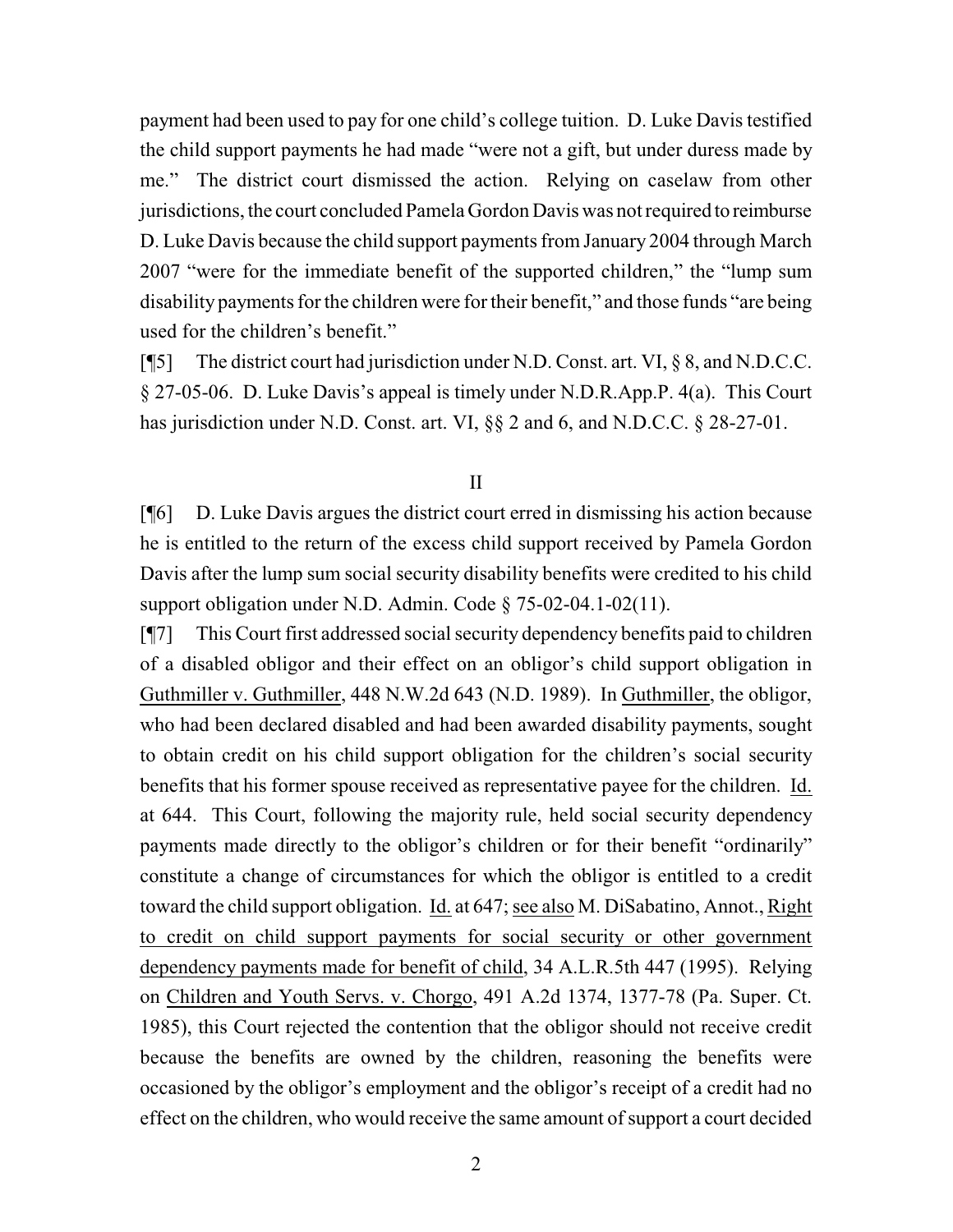they should receive. Guthmiller, at 647. This Court did not rule a credit must always be given, an option the court in Chorgo, 491 A.2d at 1378, found was not supported by any caselaw, but held "there is a presumption that credit will be applied, which is rebutted only by articulated reasons supporting the conclusion to the contrary in the court's support order." Guthmiller, at 648. This Court also held the credit cannot be applied retroactively toward arrearages, id. at 649, and we have applied that holding in subsequent decisions. See Austin v. Towne, [1997 ND 59,](http://www.ndcourts.gov/supreme-court/opinion/1997ND59) ¶¶ 14-15, 560 N.W.2d 895; Mehl v. Mehl, [545 N.W.2d 777,](http://www.ndcourts.gov/supreme-court/opinion/545NW2d777) 780-81 (N.D. 1996).

[¶8] Effective January1, 1995, N.D. Admin. Code § 75-02-04.1-02(11) of theChild Support Guidelines was adopted to provide:

A payment of children's benefits made to or on behalf of a child who is not living with the obligor must be credited as a payment toward the obligor's child support obligation in the month (or other period) the payment is intended to cover, but may not be credited as a payment toward the child support obligation for any other month or period.

The drafters of the Child Support Guidelines explained:

75-02-04.1-02(11): Four commentors, familiar with previous drafts of the proposed rules, expressed concern that there is no provision specifically requiring that children's benefits paid directly to the child be credited against the obligor's child support obligation. Another commentor regarded any provision for such crediting as improper. The language about which the commentors were concerned (which was drafted, but not specifically proposed as a rule) provided:

A payment of children's benefits made to or on behalf of a child who is not living with the obligor must be credited as a payment toward the obligor's child support obligation in the month (or other period) the payment is intended to cover, but may not be credited as a payment toward the child support obligation for any other month (or period).

This language was not included because it does not go to the establishment of child support guidelines. However, while the subsection actually addresses the proper crediting of payments, its inclusion complements and explains the inclusion of "children's benefits" as part of the obligor's gross income. The subsection also reinforces the holding in Guthmiller v. Guthmiller, [448 N.W.2d 643](http://www.ndcourts.gov/supreme-court/opinion/448NW2d643) (N.D. 1989). Based on these comments, the subsection is included.

Summary of Comments Received in Regard to Proposed Amendments to N.D. Admin. Code ch. 75-02-04.1, Child Support Guidelines, pp. 10-11 (November 14, 1994). The regulation "reinforce[d]" the holding in Guthmiller by requiring that children's benefits be credited as a payment toward the obligor's child support obligation rather than creating a rebuttable presumption that the credit will be applied.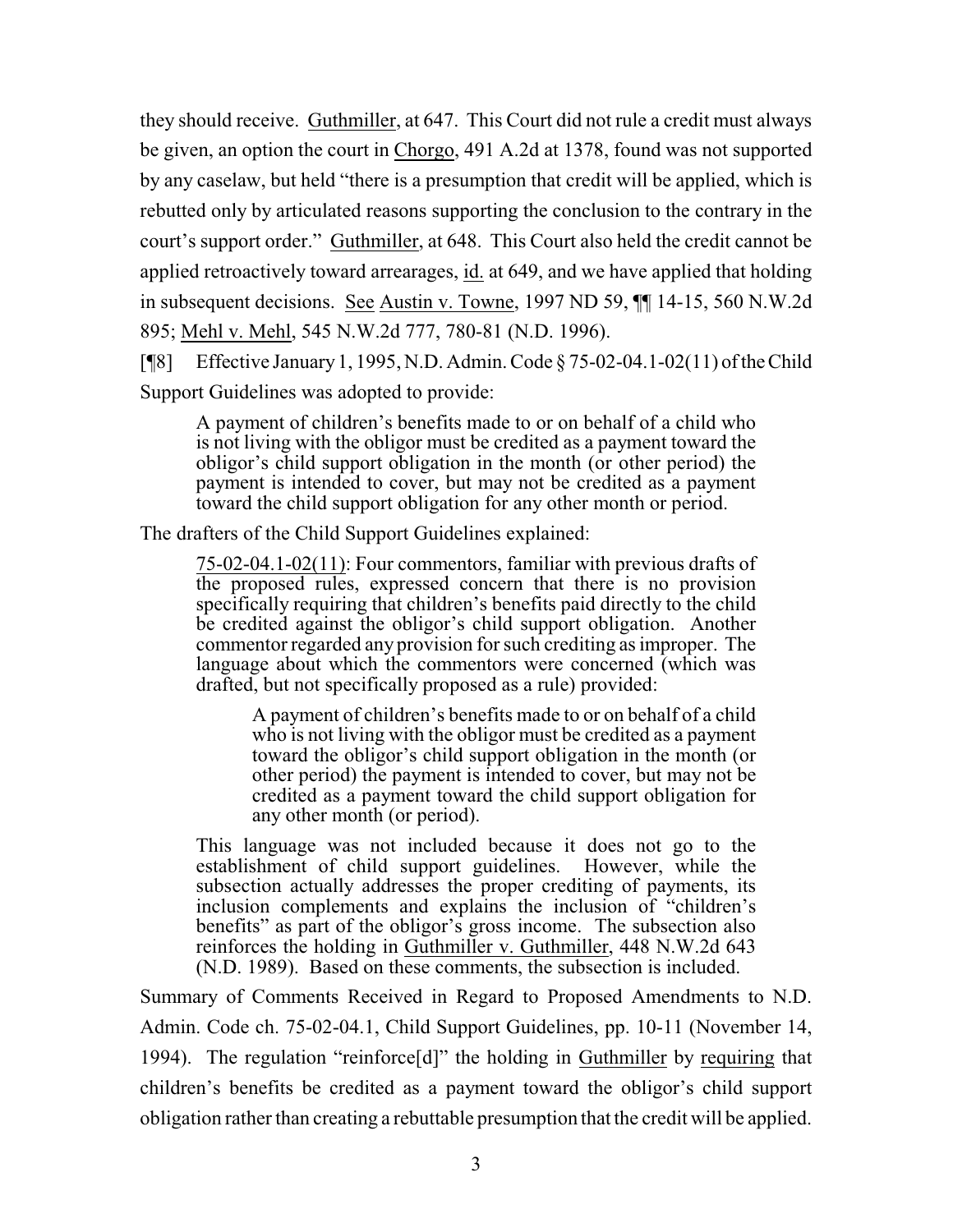[¶9] We interpreted N.D. Admin. Code § 75-02-04.1-02(11) in Tibor v. Bendrick, [1999 ND 92,](http://www.ndcourts.gov/supreme-court/opinion/1999ND92) 593 [N.W.2d](http://www.ndcourts.gov/supreme-court/opinion/593NW2d395) 395. In Tibor, the obligor was declared disabled and he began receiving disability benefits, and his child began receiving monthly social security dependency benefits. Id. at ¶ 3. The child also received a lump sum payment representing social security dependency benefits from September 1995 through January 1998. Id. The district court granted the obligor's motion to eliminate his child support obligation because the monthly social security dependency benefits exceeded his monthlychild support obligation, and the court determined the lump sum payment should be credited toward the obligor's child support arrearages. Id. at ¶ 5. Relying on N.D. Admin. Code  $\S$  75-02-04.1-02(11), we rejected in part the obligee's claim that crediting the lump sum payment to the obligor's child support arrearages was an improper retroactive modification:

[T]he guidelines expressly provide that benefits, including social security disability dependency benefits, must be credited as a payment toward [the obligor's] child support obligation for the particular months or period the payment was intended to cover.

The record indicates the lump sumpayment represented benefits from September 1995 through January 1998, when [the obligor] was disabled and not working. However, through no fault of [the obligor], [the child] did not receive these benefits until February 1998. Following the guidelines, we conclude [the child's] receipt of the lump sum payment of social security disability benefits, which resulted from a lapse of time between the disability determination and the commencement of benefits, was a payment toward [the obligor's] obligation for the period the payment was intended to cover. The payment must therefore be credited to [the obligor's] child support arrearages which accrued from September 1995 through January 1998.

Tibor, at ¶¶ 7-8. We remanded for a determination of the amount of arrearages that accumulated before September 1995, the starting date of the social security dependency benefits, because under the regulation the obligor was not entitled to credit for that amount. Id. at ¶ 9.

[¶10] We have not addressed whether a child support obligor is entitled to reimbursement for child support received by an obligee after the obligee receives lump sum social security dependency benefits for the children which exceed the child support ordered to be paid by the obligor. Most courts deny reimbursement under these circumstances.

[¶11] Courts essentially use three different rationales to deny reimbursement. The majority of courts simply conclude, as a matter of law, that any excess payment will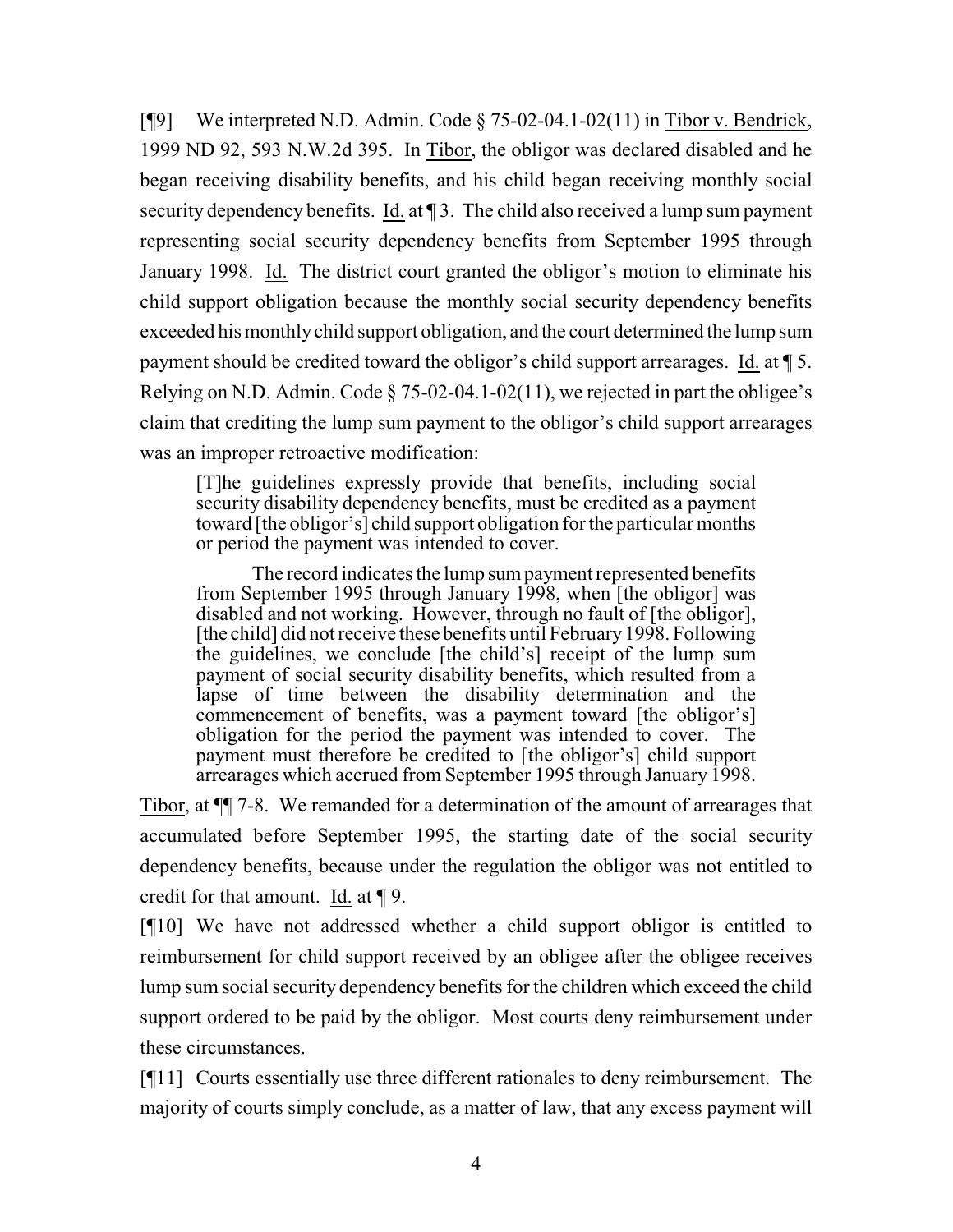equitably be deemed to be a gratuity to the child so the custodial parent is not obligated to refund to the obligor any overpayment. See, e.g., Child Support Enforcement Agency v. Doe, 990 P.2d 1158, 1167-68 (Haw. Ct. App. 1999); Brown v. Brown, 849 N.E.2d 610, 616 (Ind. 2006); Newman v. Newman, 451 N.W.2d 843, 844 (Iowa 1990); Holmberg v. Holmberg, 578 N.W.2d 817, 827 (Minn. Ct. App. 1998), aff'd 588 N.W.2d 720 (Minn. 1999). A second line of cases reasons that, as a matter of law, the obligor parent is not entitled to reimbursement of any excess child support, because the funds belong to the child and not to the noncustodial parent. See, e.g., Keith v. Purvis, 982 So. 2d 1033, 1038-39 (Miss. Ct. App. 2008); Steel v. Hartwick, 551 S.E.2d 42, 45 (W. Va. 2001).

[¶12] The third line of cases is represented by Filon v. Green, 2006 WL [2683516](http://www.ndcourts.gov/supreme-court/dockets/2683516) (Ohio Ct. App., Sept. 20, 2006), an unreported decision relied upon by the district court in this case. In Filon, at \*1, the court applied an abuse of discretion standard of review and considered the totality of the circumstances in the case. In denying reimbursement, the Filon court noted that 42 U.S.C. § 407(a) prohibited the use of the lump sum payment to satisfy the request for reimbursement, and stressed that the obligor never informed the obligee of his pending application for benefits, which would have allowed the obligee to properly allocate resources to prepare to repay the overpaid support. Id. at \*4. Instead, the obligee, as in this case, used the lump sum payment to invest in a college fund for the child and invested the remainder for the child's benefit. Id. The court rejected the argument that its ruling would "serve as an incentive to accrue arrears in the hope that a future payment may alleviate the obligor from paying his obligation," because "equity does not favor a party who has willfully accrued arrears." Id. at \*5.

[¶13] We do not find any of these cases persuasive, because those courts were not interpreting administrative regulations similar to N.D. Admin. Code § 75-02-04.1-  $02(11)$ . Administrative rules are derivatives of statutes and are construed using well-established principles of statutory construction. Simon v. Simon, [2006 ND 29,](http://www.ndcourts.gov/supreme-court/opinion/2006ND29) 11, 709 N.W.2d 4. Our primary objective in interpreting a statute is to determine the intention of the legislation by first looking at the language of the statute. Id. at ¶ 12. We give words in a statute their plain, ordinary, and commonly understood meaning, unless defined in the code or unless the drafters clearly intended otherwise. N.D.C.C. § 1-02-02.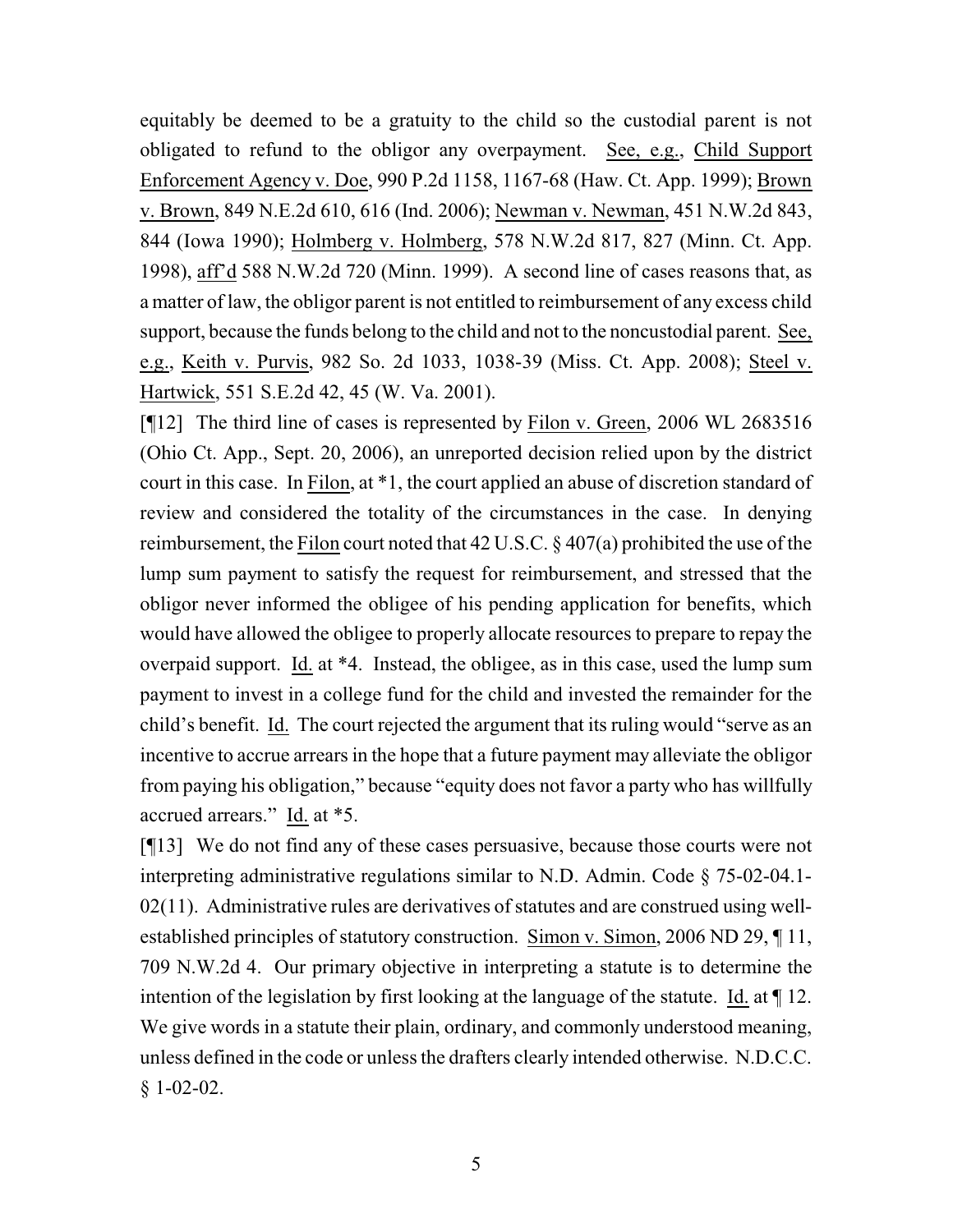[¶14] Section 75-02-04.1-02(11), N.D. Admin. Code, provides that children's benefits "must be credited as a payment toward the obligor's child support obligation." This language leaves no room for application of equitable principles relied upon by the courts in the first and third lines of cases from other jurisdictions, and the premise underlying the rationale used by the courts in the second group of cases was specifically rejected by this Court in Guthmiller, 448 N.W.2d at 647. The term "credit" has been defined as "the provision of money, goods, or services with the expectation of future payment." Merriam-Webster's Collegiate Dictionary 294 (11th ed. 2003). The United States Supreme Court has also said the "ordinary meaning" of "credit" is "the obligation due on accounting between parties to transactions." Propper v. Clark, 337 U.S. 472, 480 (1949); see also Kansas City Life Ins. Co. v. Hammett, 149 So. 525, 527 (La. 1933) ("'Credits are, in effect, the mere legal right with which one is clothed to demand the delivery of money or other property in the future."") (internal citation omitted); Mountain State Motor Car Co. v. Solof, 124 S.E. 824, 825 (W. Va. 1924) ("Credit is the correlative of debt or indebtedness, and that which is due to any person as distinguished from that which he owes.").

[ $[15]$  We conclude the plain language of N.D. Admin. Code  $\S$  75-02-04.1-02(11) requires that D. Luke Davis be reimbursed for the \$15,727.97 he had paid in child support from January 2004 through February 2007, but which was subsequently supplanted by the children's receipt of the lump sum social security dependency benefits. See also N.D. Op. Atty. Gen. 2004-L-24, at 3 ("Consistent with the discussion of child support overpayments in N.D.A.G. 96-F-24, the 'surplus' created by the actual collections should first be applied to any existing arrearage, but any remaining balance should not be considered a pre-payment of future child support without a court order providing that the collections should be applied to future support rather than be refunded by the custodial parent or assignee." (emphasis added)).

[¶16] In denying reimbursement, the district court also relied upon Philpott v. Essex County Welfare Bd., 409 U.S. 413, 417 (1973), in which the United States Supreme Court held that 42 U.S.C. § 407 "imposes a broad bar against the use of any legal process to reach all social security benefits." Cf. Kluck v. Kluck, [1997 ND 41,](http://www.ndcourts.gov/supreme-court/opinion/1997ND41) ¶ 31, 561 N.W.2d 263 ("identifiable social security moneys in the hands of a divorcing spouse cannot be counted as marital assets to calculate divisions") (emphasis added). We agree with D. Luke Davis that the court's concern about his ability to recover on the judgment was misplaced. Any difficultyD. Luke Davis may have in enforcing the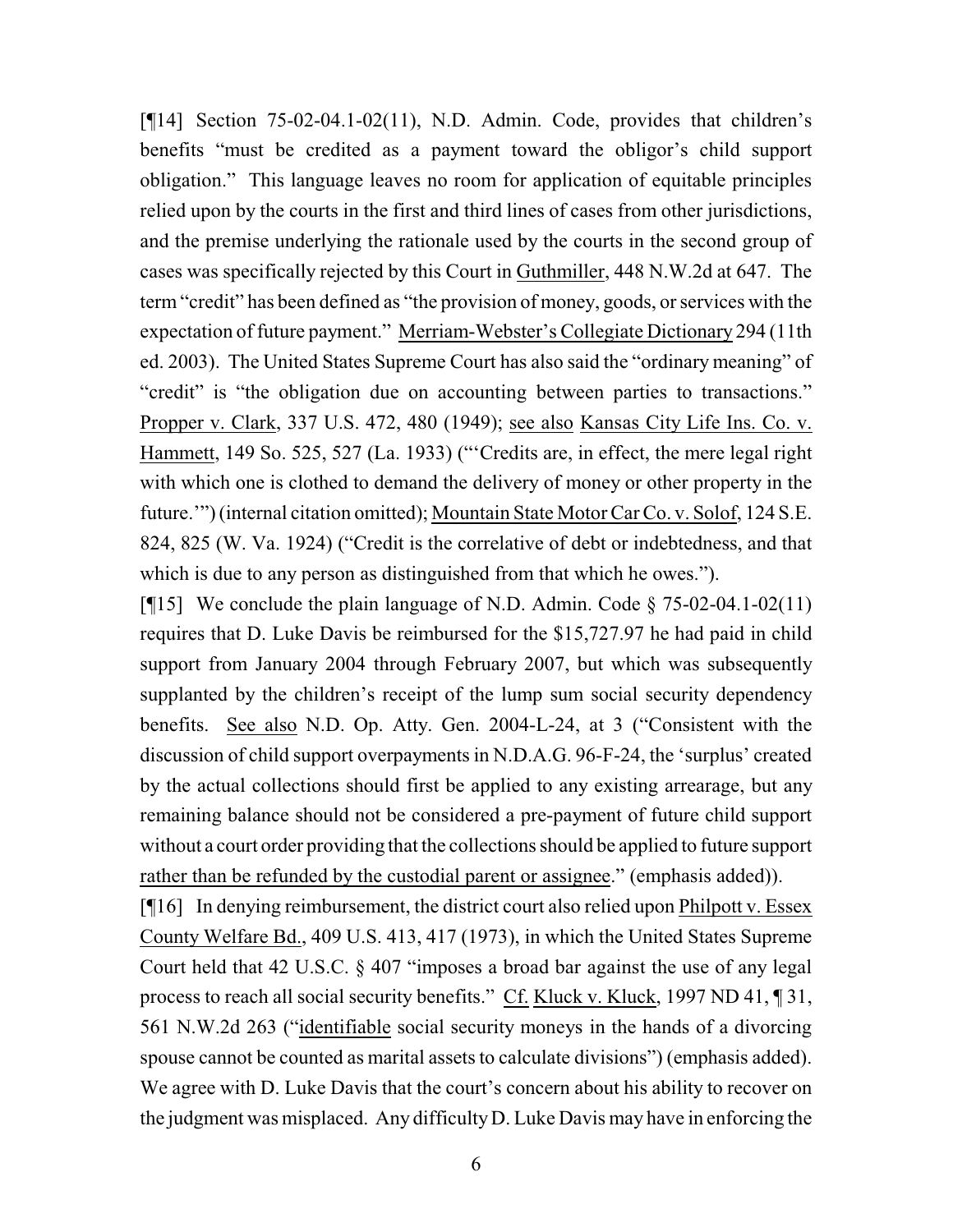judgment provides no basis for denying him a judgment mandated under the law. See Law v. Maercklein, 292 N.W.2d 86, 91 (N.D. 1980) (recognizing some judgments are uncollectible).

[¶17] A district court errs as a matter of law if it fails to comply with the Child Support Guidelines. See Verhey v. McKenzie, [2009 ND 35,](http://www.ndcourts.gov/supreme-court/opinion/2009ND35) ¶ 5, [763 N.W.2d 113.](http://www.ndcourts.gov/supreme-court/opinion/763NW2d113)  We conclude the district court erred as a matter of law in ruling D. Luke Davis was not entitled to \$15,727.97 plus interest for his overpayment of child support.

III

- [¶18] We reverse the judgment.
- [¶19] Dale V. Sandstrom Carol Ronning Kapsner Daniel J. Crothers Gerald W. VandeWalle, C.J.

#### **Maring, Justice, dissenting.**

[¶20] I respectfully dissent. I would affirm the trial court's judgment dismissing D. Luke Davis's action for wrongful conversion against Pamela Gordon Davis.

[¶21] D. Luke Davis brought an action against Pamela Gordon Davis alleging wrongful conversion of personal property in the amount of \$16,325, which represented the amount of overpayment of child support when Social Security children's insurance benefits were paid in a lump sum to Pamela Gordon Davis as representative payee for the parties' children. D. Luke Davis alleged that Pamela Gordon Davis's receipt of these monies created an overpayment of child support, that he was entitled to their immediate return, and that Pamela Gordon Davis had wrongfully deprived him of these monies despite his demand for return of the monies in her possession. He prayed for a judgment to be entered against Pamela Gordon Davis in "the amount of \$16,325 or such greater amount as is determined to be appropriate once all monies received by Defendant from the Social Security Administration are identified." D. Luke Davis brought this action against Pamela Gordon Davis individually and not as a representative or custodian of the children. [¶22] "Conversion is the wrongful exercise of dominion over the personal property of another in a manner inconsistent with, or in defiance of, the owner's rights." Kummer v. City of Fargo, [516 N.W.2d 294,](http://www.ndcourts.gov/supreme-court/opinion/516NW2d294) 298 (N.D. 1994). Our Court has held that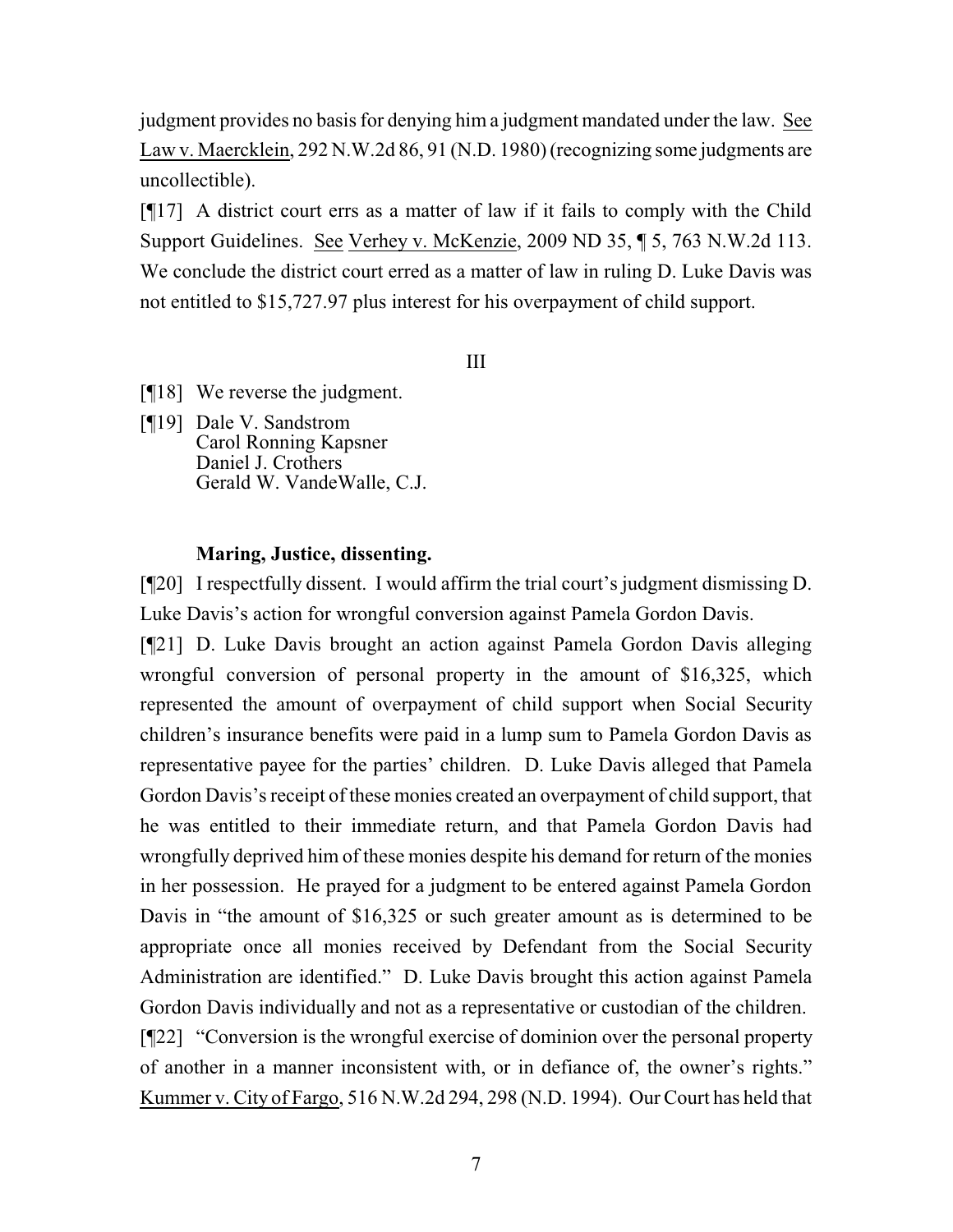"an act which might otherwise constitute a conversion is privileged when authorized by a court order which is valid on its face." Id. at 298-99. "It is well settled that child support belongs to the child, and the custodial parent has only a representational right to collect support on behalf of the child." Sweeney v. Sweeney, [2002 ND 206,](http://www.ndcourts.gov/supreme-court/opinion/2002ND206) ¶ 22, [654 N.W.2d 407](http://www.ndcourts.gov/supreme-court/opinion/654NW2d407) (citing Toni v. Toni, [2001 ND 193,](http://www.ndcourts.gov/supreme-court/opinion/2001ND193) ¶ 11, [636 N.W.2d 396;](http://www.ndcourts.gov/supreme-court/opinion/636NW2d396) Sullivan v. Quist, [506 N.W.2d 394,](http://www.ndcourts.gov/supreme-court/opinion/506NW2d394) 397 (N.D. 1993); Spilovoy v. Spilovoy, [488 N.W.2d 873,](http://www.ndcourts.gov/supreme-court/opinion/488NW2d873) 877 (N.D. 1992); Sprynczynatyk v. Celley, [486 N.W.2d 230,](http://www.ndcourts.gov/supreme-court/opinion/486NW2d230) 232 (N.D. 1992)). "Child support under the guidelines is modeled upon the assumption that the presumptive amount will be paid to the custodial parent, as obligee, to use for the child's current expenses." Schleicher v. Schleicher, [551 N.W.2d 766,](http://www.ndcourts.gov/supreme-court/opinion/551NW2d766) 768 (N.D. 1996). We have noted that "children cannot wait for support." Id.

[¶23] In the present case, Pamela Gordon Davis received child support for the parties' children from D. Luke Davis under a court order. Under N.D.C.C. § 14-08.1- 05, "a due and unpaid child support payment becomes a judgment as a matter of law." Marchus v. Marchus, [2006 ND 81,](http://www.ndcourts.gov/supreme-court/opinion/2006ND81) 17, [712 N.W.2d 636.](http://www.ndcourts.gov/supreme-court/opinion/712NW2d636) A trial court has continuing jurisdiction to modify child support. Id. at  $\P$  8. The appropriate procedure to modify child support is to bring a motion to modify child support and to amend the judgment. See, e.g., Throndset v. Hawkenson, [532 N.W.2d 394,](http://www.ndcourts.gov/supreme-court/opinion/532NW2d394) 397 (N.D. 1995) (citing Gerhard v. Robinson, [449 N.W.2d 802,](http://www.ndcourts.gov/supreme-court/opinion/449NW2d802) 804 (N.D. 1989)). We have held: "Generally, a modification of child support should be made effective from the date of the motion to modify, absent good reason to set some other date, and the 'court retains discretion to set some later effective date, but its reasons for doing so should be apparent or explained." Marchus, [2006 ND 81,](http://www.ndcourts.gov/supreme-court/opinion/2006ND81) [8, [712 N.W.2d 636](http://www.ndcourts.gov/supreme-court/opinion/712NW2d636) (quoting Geinert v. Geinert, [2002 ND 135,](http://www.ndcourts.gov/supreme-court/opinion/2002ND135) ¶ 10, [649 N.W.2d 237\)](http://www.ndcourts.gov/supreme-court/opinion/649NW2d237) (emphasis omitted). D. Luke Davis brought an action against Pamela Gordon Davis for wrongful conversion of his personal property instead of bringing a motion to amend child support. Pamela Gordon Davis's act of taking possession of child support is privileged under a court ordered judgment and cannot serve as the basis for a conversion claim. The children had a legal right to the child support, and Pamela Gordon Davis had a legal right to receipt of the child support for the children as their custodial parent.

[¶24] Her possession of the Social Security children's insurance benefits is authorized by federal law. D. Luke Davis has no legal interest in the children's insurance benefits. Under the Social Security Act, 42 U.S.C. § 402, every dependent child of an individual who is entitled to Social Security benefits shall be entitled to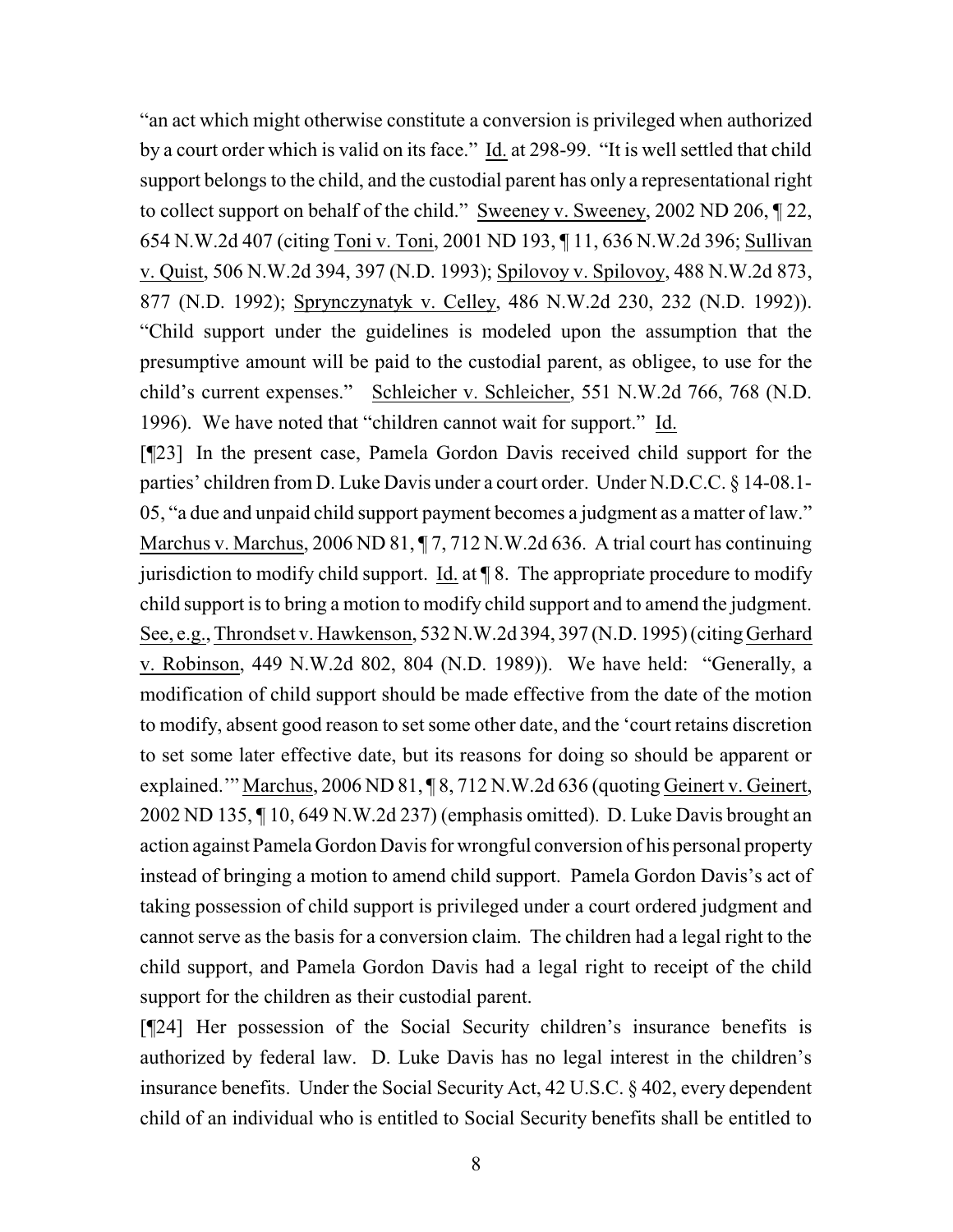a child's insurance benefit. I agree with the court in Mask v. Mask, 620 P.2d 883, 886 (N.M. 1980), that "the benefit inures directly to the child, notwithstanding the prerequisite status of the parent. No indices of the father's ownership ever attached to these funds." See also Keith v. Purvis, 982 So. 2d 1033, 1038 (Miss. Ct. App. 2008). Upon meeting the requirements of the law, the children have a legal right to the benefits. Under 20 C.F.R.  $\S$  404.2001(b)(1) (2010), the Social Security Administration will select a representative payee if the beneficiaries, due to their youth, may be unable to manage their own benefits. Generally, if a beneficiary is under age 18, they will pay benefits to a representative payee, the person who has custody of the beneficiary. 20 C.F.R. 404.2010(b); 20 C.F.R. 404.20219(c). "A payee may not be required to use benefit payments to satisfy a debt of the beneficiary, if the debt arose prior to the first month for which payments are certified to a payee." 20 C.F.R. § 404.2040(d) (2010). In addition, 42 U.S.C. § 407(a), states:

The right of any person to any future payment under this subchapter shall not be transferable or assignable, at law or in equity, and none of the moneys paid or payable or rights existing under this subchapter shall be subject to execution, levy, attachment, garnishment, or other legal process, or to the operation of any bankruptcy or insolvency law.

"The Supreme Court of the United States has stated that this statute bars the use of any legal process to reach social security benefits." Steel v. Hartwick, 551 S.E.2d 42, 45 (W. Va. 2001) (citing Philpott v. Essex County Welfare Board, 409 U.S. 413 (1973)). It further must be noted, the representative payee must account to the Social Security Administration for the use of the benefits by written reports at least once a year. 20 C.F.R. § 404.2065 (2006). The children's insurance benefits clearly are the property of the children for use for their care and needs. D. Luke Davis never had an ownership interest in the benefits and neither did Pamela Gordon Davis. D. Luke Davis has no viable action for wrongful conversion against Pamela Gordon Davis. Pamela Gordon Davis does not have possession of any personal property in which D. Luke Davis has an ownership interest. In light of these provisions and the caselaw, any requirement for some sort of reimbursement from Pamela Gordon Davis, would have to be out of monies other than the payments for benefits actually made by the Social Security Administration. Apparently, according to the record, D. Luke Davis abandoned his claim for wrongful conversion on January 13, 2009, at the time set for the trial of the matter. When the court asked what his claim for \$15,727.97 was based on, D. Luke Davis through his attorney, stated: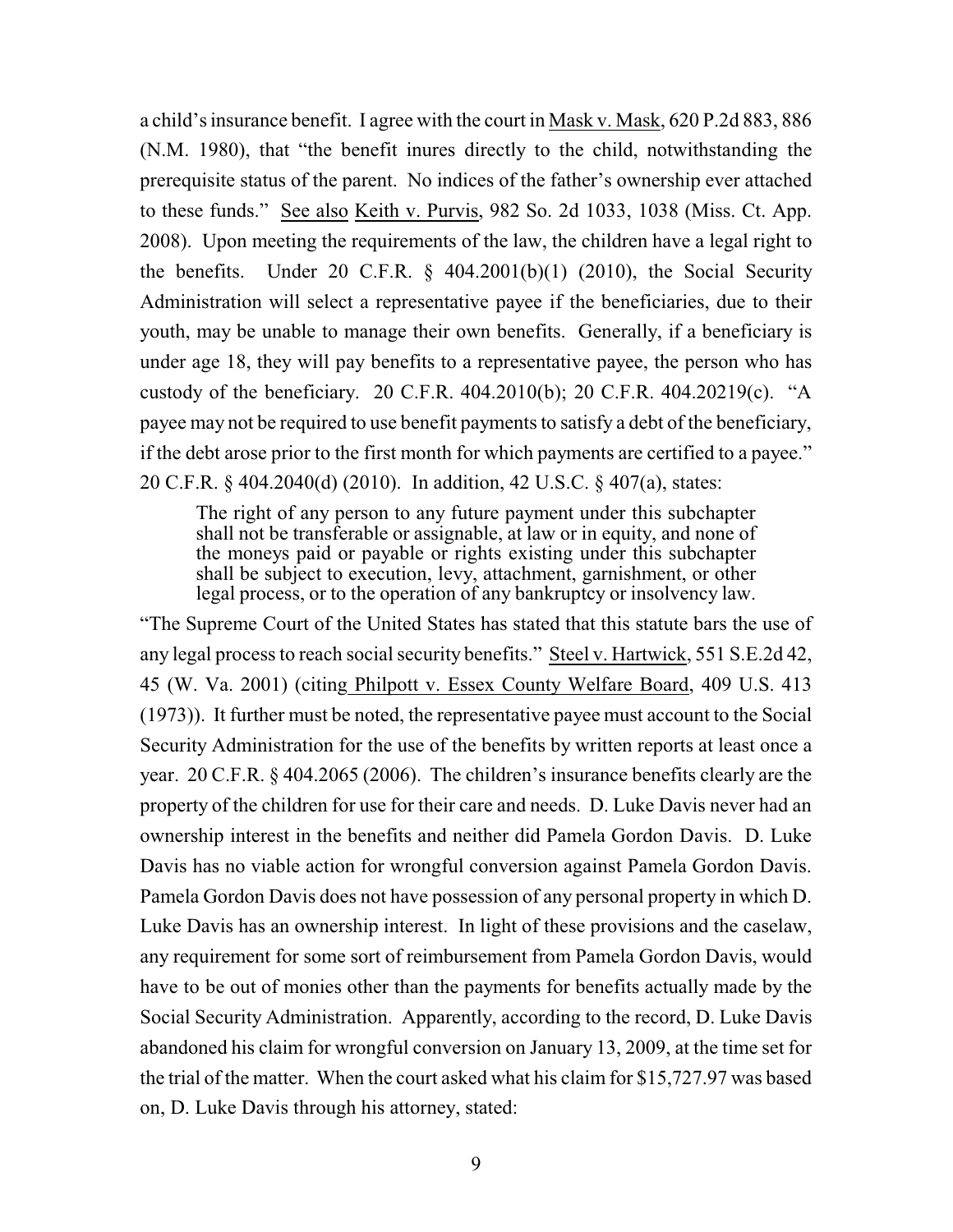That is the amount of money that he paid for child support during the period of January 1 of 2004 through February of  $2007$ .... And under the laws of the State of North Dakota and the administrative code and the child support, there must be a credit given to him for the Social Security dependency benefits that are coming about as a result of Mr. Davis'[s] disability.

#### D. Luke Davis's attorney also clarified:

And we have never asked for the Social Security monies themselves. We merely identify that Social Security monies are a logical source for the repayment of those monies, but it has to be done by Pamela Davis from her available monies, because she's gotten paid twice for the same time period.

Pamela Gordon Davis's attorney responded that "the plaintiff's claim is based on wrongful conversion. . . . I think that the Complaint should be dismissed . . . ." Pamela Gordon Davis's attorney argued the money was all paid for the benefit of the children, and Pamela Gordon Davis should not be required to pay any of the Social Securitymoney back to D. Luke Davis. The trial court never ruled on Pamela Gordon Davis's motion to dismiss the Complaint and proceeded to take testimony from both parties. It appears on the record that the matter was tried on the interpretation of N.D. Admin. Code § 75-02-04.1-02(11) without any motion to amend the Complaint or to amend the pleadings to conform to the evidence. See [N.D.R.Civ.P. 15.](http://www.ndcourts.gov/legal-resources/rules/ndrcivp/15)

[¶25] Some obligors who have claimed that they are entitled to be reimbursed by the custodial parent of the children have brought actions claiming their former wife was unjustly enriched. Courts have dismissed those actions stating the plaintiff obligor "[i]s not entitled to restitution for benefits which the defendant had a legal right to receive." Steel, 551 S.E.2d at 45; see, e.g., Newman v. Newman, 451 N.W.2d 843, 845 (Iowa 1990) ("We hold that a disabled parent who does not seek modification of a support obligation may not later claim unjust enrichment by the custodial parent who receives social security as well as child support payments."); Keith v. Purvis, 982 So. 2d 1033, 1039 (Miss. Ct. App. 2008) ("[A] non-custodial parent is not entitled to reimbursement from a custodial parent for child support payments that have vested in the minor child and have been paid pursuant to [a] valid court order."); cf. Miller v. Jacobsen, 2006 S.D. 33, 714 N.W.2d 69.

[¶26] The majority of actions in other jurisdictions for credit and reimbursement have been brought as motions to modify child support and to amend child support judgments. That is the proper manner to bring to the court a request for a credit against child support due contemporaneously with the receipt of benefits, for a credit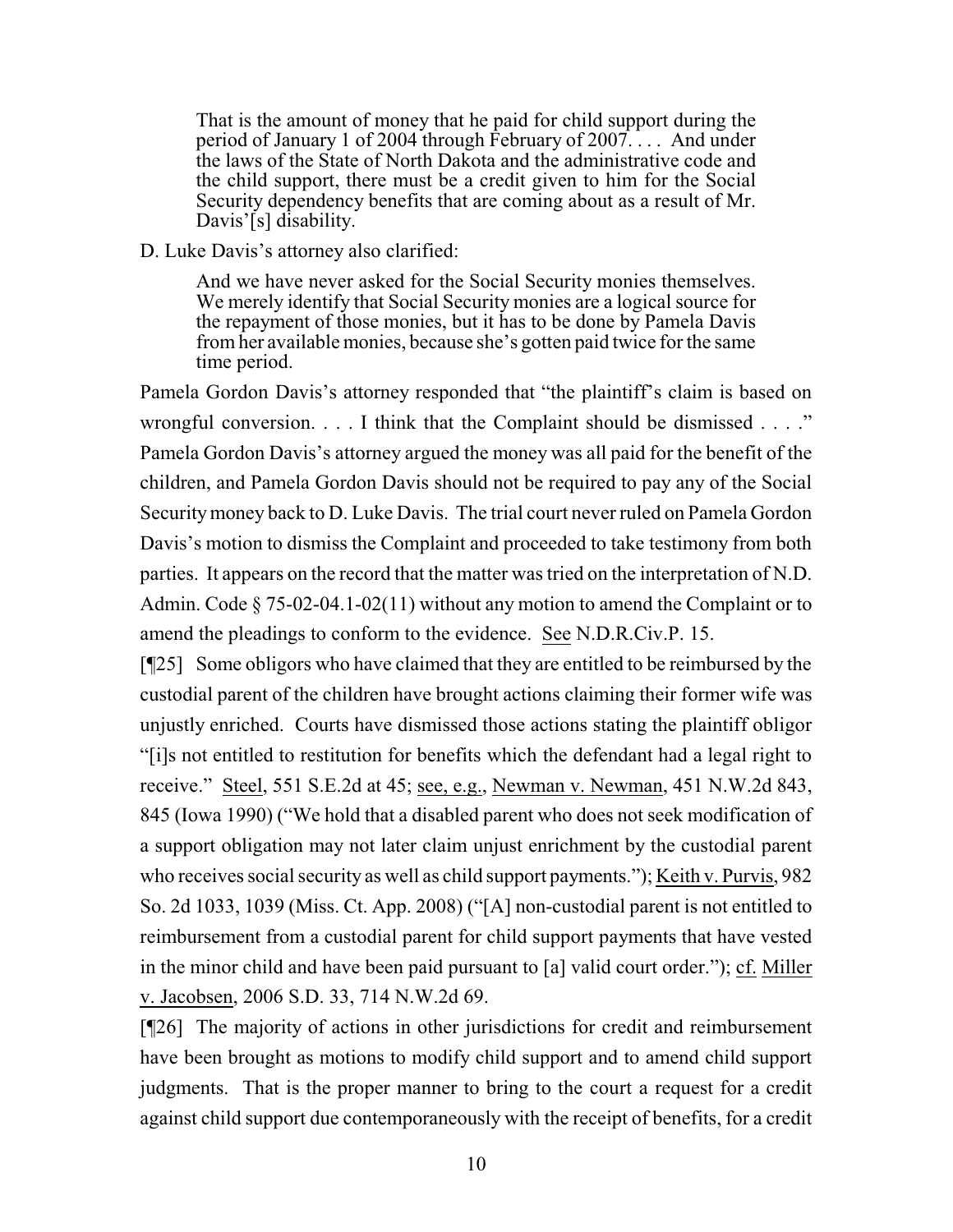for a lump sum payment against arrearages, and for reimbursement for overpayment of child support based on the interpretation of a Child Support Guideline.

[¶27] The majority opinion treats the present action by D. Luke Davis as one for reimbursement and relies for its reversal of the trial court's judgment on an interpretation of N.D. Admin. Code § 75-02-04.1-02(11). The majority quotes the drafters of the Child Support Guidelines in support of its interpretation. I disagree that the quotes from the drafters support the majority opinion. In 1994, the drafters of the proposed amendments to the Child Support Guidelines received comments not only to N.D. Admin. Code § 75-02-04.1-02(11), but also to § 75-02-04.1-01(5). The drafters' summary of comments states:

75-02-04.1-01(5): Fourteen commentors addressed comments to the definition of "gross income."

Several commentors expressed a view that the definition of "gross income" of an obligor should not include "children's benefits." No change based upon these comments is recommended. In North Dakota (and in several other states), courts typically permit an obligor credit for the amount of "children's benefits" (as that term is defined in this section) on a child support obligation. A consequence is that the obligor often has his or her entire support obligation met through the benefit.

The presumption that children's benefits should be credited toward the parent's support obligation not exceeding the monthly support obligation, which can be rebutted only by articulate reasons supporting a conclusion to the contrary, was established in Guthmiller v. Guthmiller, [448 N.W.2d 643](http://www.ndcourts.gov/supreme-court/opinion/448NW2d643) (N.D. 1989). Although North Dakota is not obliged to credit children's benefits against an obligor's duty of support (see Rose v. Rose, 481 U.S. 619 (1987)), these guidelines do not disturb the principle laid down in Guthmiller. Consistent with following the Guthmiller principle, such children's benefits must be included in the obligor's gross income.

In addition, the amount of the child support obligation is typically set without consideration of the obligor's increased ability to pay child support because of the children's benefits. Inclusion of the amount of children's benefits in the obligor's gross income takes nothing away from the child. Rather, it assures that the financial advantage gained by an obligor whose child receives children's benefits is in fact recognized in setting the child support obligation.

(Emphasis added). When these explanations are read together with the drafters' explanations of the amendments to N.D. Admin. Code  $\S 75-02-04.1-02(11)$ , it is clear that the language added relating to the right of an obligor to receive a credit toward the obligor's child support obligation was included only to address "the proper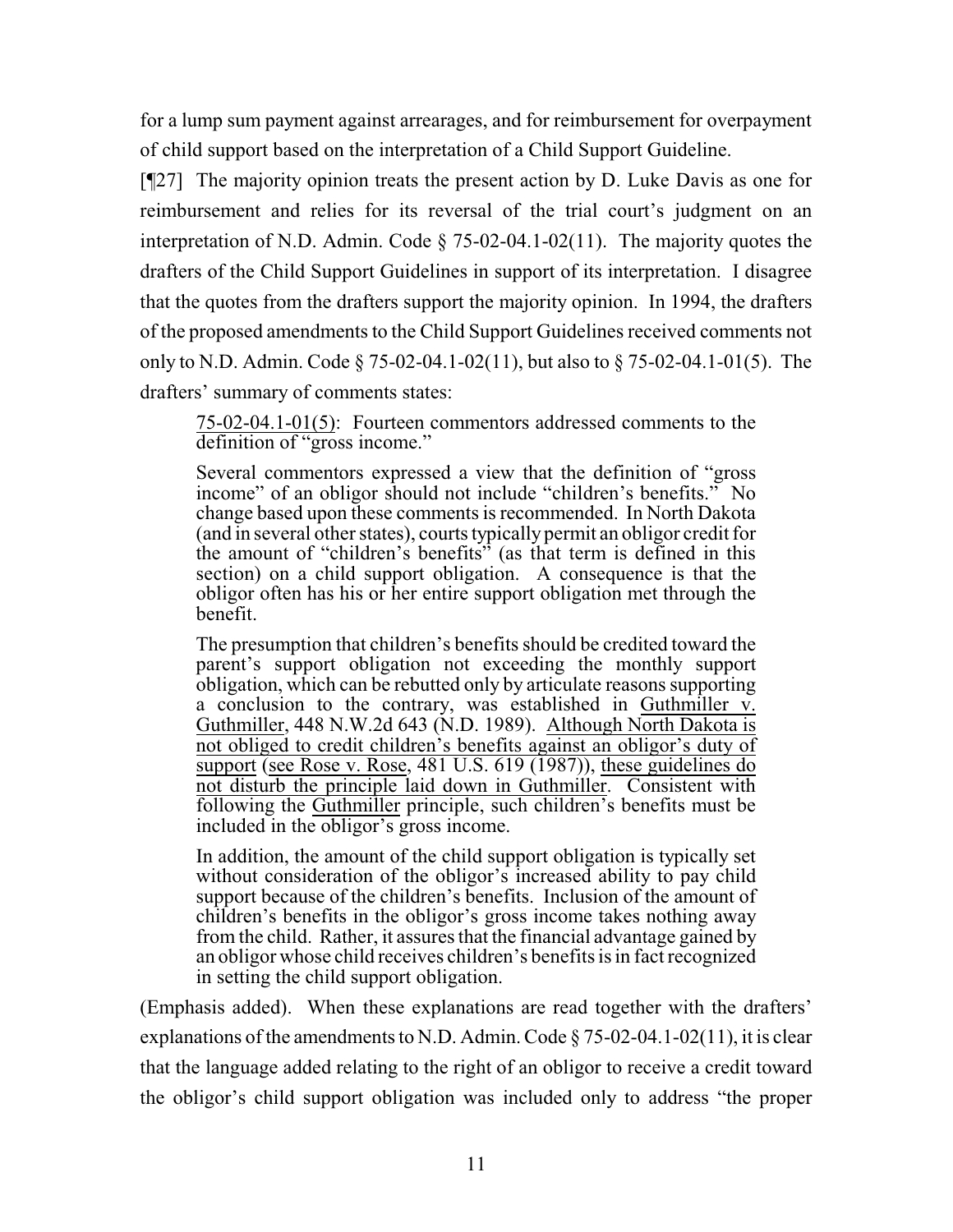crediting of payments," to explain "the inclusion of 'children's benefits' as part of the obligor's gross income" and to "reinforce[] the holding in Guthmiller v. Guthmiller, [448 N.W.2d 643](http://www.ndcourts.gov/supreme-court/opinion/448NW2d643) (N.D. 1989)."

[¶28] In Guthmiller, our Court held that there is a presumption that a credit will be applied against child support for payments made directly to a child from the Social Security Administration for children's insurance benefits, which is rebutted only by articulated reasons supporting the conclusion to the contrary in the court's support order. 448 N.W.2d at 648. By referring to Guthmiller in the explanation of the inclusion of subsection (11) and stating the subsection "reinforces the holding in Guthmiller," the intent was to provide onlya credit for contemporaneouslyowed child support. I disagree with the statement in the majority opinion that our Court in Guthmiller rejected the contention that the obligor should not receive credit because the benefits are owned by the children by relying on Children & Youth Services v. Chorgo, 491 A.2d 1374, 1377-78 (Pa.Super. 1985). The Pennsylvania court said "the enquiry should be whether it is fair and just that the support obligor be given credit for these benefits. . . ." Id. One consideration is that the benefits are occasioned by the obligor's employment, but the other consideration is that the children receive the same child support due them under the court order. Id. The Court, in Guthmiller, expressly refused to provide a credit retroactively to arrearages. Id. at 649. The Court further held that the credit should be allowed as of the time of commencing the modification proceedings. Id. This was the law at the time subsection (11) was adopted and on which the drafters relied.

[¶29] In Tibor v. Bendrick, [1999 ND 92,](http://www.ndcourts.gov/supreme-court/opinion/1999ND92) ¶ 7, [593 N.W.2d 395,](http://www.ndcourts.gov/supreme-court/opinion/593NW2d395) our Court held that a lump sum payment of children's insurance benefits must be credited as a payment toward a child support obligation for the particular months or period the payment was intended to cover based on N.D. Admin. Code § 75-02-04.1-02(11). We held that the lump sum payment must be credited to child support arrearages which accrued during the period between disability and commencement of the disability benefits. Id. at ¶¶ 8-9. We never discussed the drafters' explanations of the proposed subsection (11). Instead, our Court cited for support a number of cases from other jurisdictions that held the Social Security payment should be credited to an obligor's arrearage accumulated after the date the obligor became disabled. Id. at ¶ 8.

[¶30] When the monthly Social Security payment is greater than the child support ordered by the court, the majority of courts treat the excess payment as a gratuity to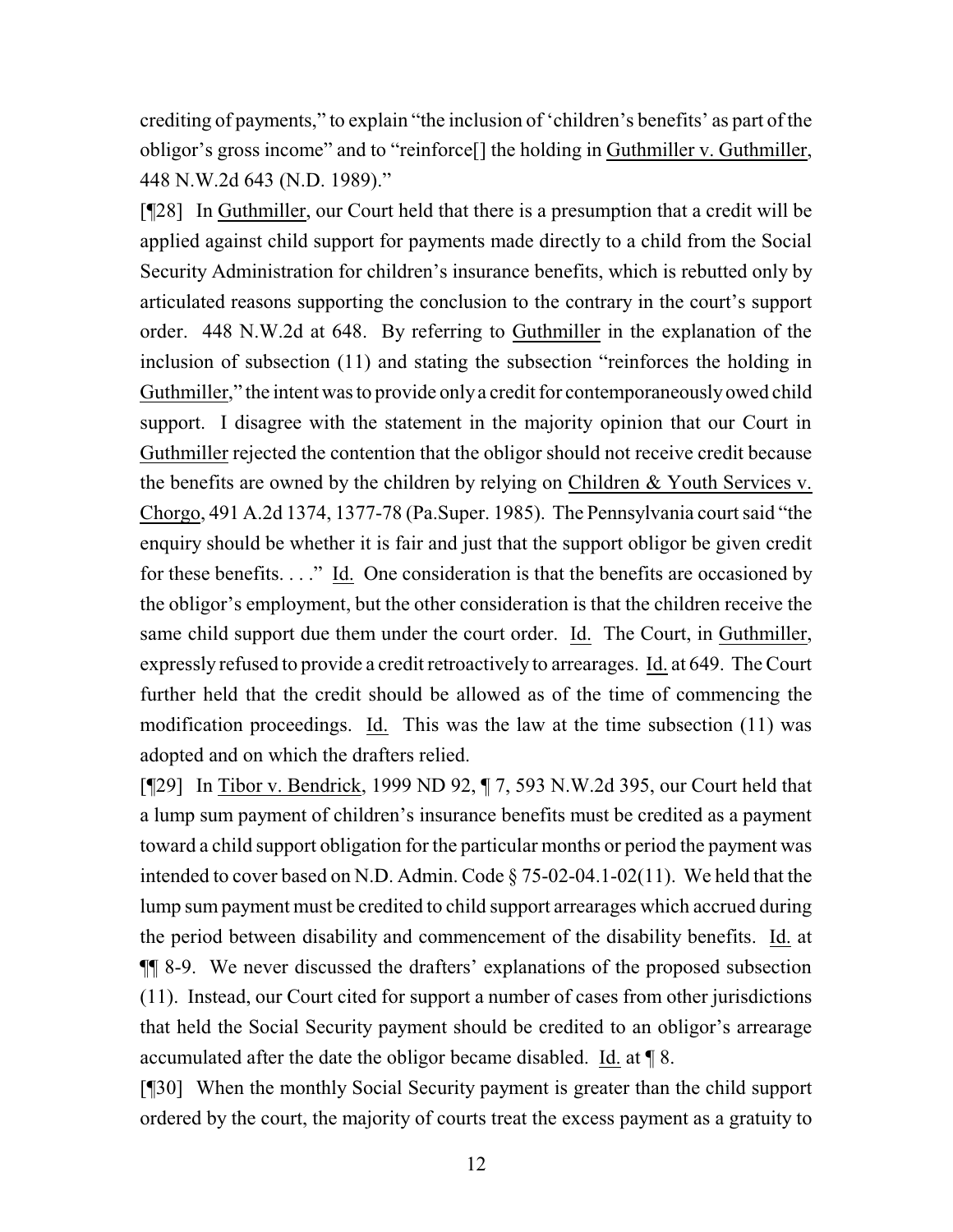the child so that the custodial parent is not obligated to repay the obligor parent the excess. Child Support Enforcement Agency v. Doe, 990 P.2d 1158, 1167-68 (Haw. Ct. App. 1999). Also, the majority of courts hold that the disabled obligor parent is normally entitled to credit for Social Security disability payments that are contemporaneous with that parent's support obligation. Id. at 1163. Further, a majority of courts hold that the obligor is entitled to a credit against arrearages that accumulated for the period between disability and the date benefit payments begin when a lump sum is awarded for that period. See Annotation, Right to Credit on Child Support Payments for Social Security or Other Government Dependency Payments Made for Benefit of Child, 34 ALR 5th 447 (1995).

[¶31] However, as the majority opinion admits, a majority of courts hold that an obligor is not entitled to reimbursement for payments of child support made during the period between a finding of disability and the commencement of benefits to the children and have done so on well-reasoned grounds. In Newman v. Newman, the court in denying the obligor the right to restitution for payments of child support back to his date of disability, held:

Under the present record, however, [the obligor] has made no showing that his disability deprived him of the financial resources to meet his obligation. . . .

[H]e did not pursue whatever right he may have had to a modification of his obligation. To allow him to retroactively do so now would be patently unfair to the custodial parent who has long since parted with the funds to support her charges.

As between the parties, the burden of seeking modification of a support order rightfully lies with the parent who seeks to offset a support obligation against social security benefits. . . .

. . . .

We hold that a disabled parent who does not seek modification of a child support obligation may not later claim "unjust enrichment" by the custodial parent who receives social security as well as child support payments.

451 N.W.2d 843, 845 (Iowa 1990) (citations omitted) (emphasis added). The Supreme Court of Iowa further stated:

The rule in Iowa is that a child support award may be offset by social security benefits during the period in which the benefits are received; any broader application would amount to 'an irregular variance of the terms of the decree.'. . . The rule is premised on the importance of meeting the current needs of children, thereby protecting their right to regular and uninterrupted support.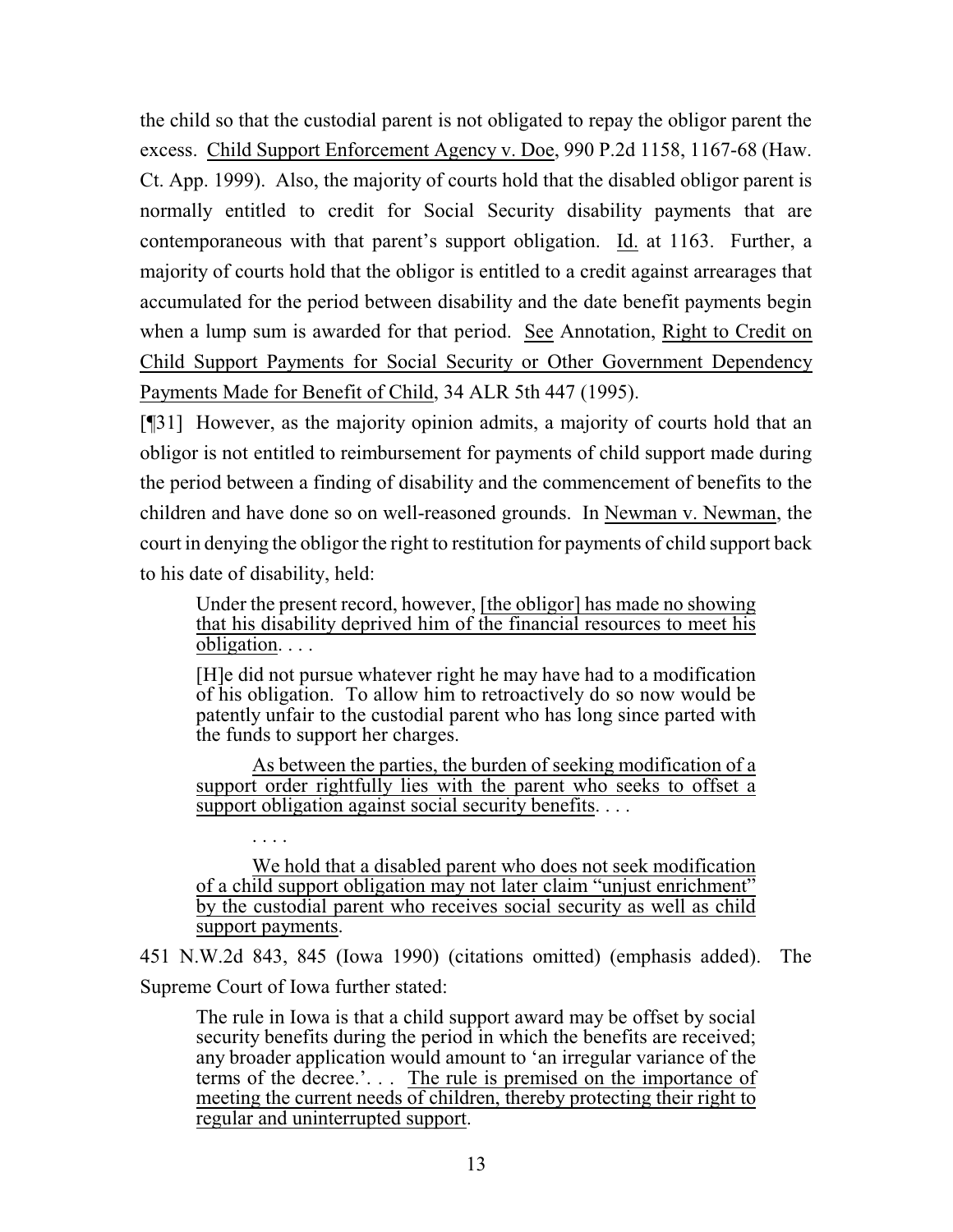Id. at 844 (emphasis added). In Brown v. Brown, the Supreme Court of Indiana held a disabled parent is entitled to credit against the parent's child support obligations for Social Security disability benefits paid to a child effective as of the date the parent files a petition to modify a support order. 849 N.E.2d 610 (Ind. 2006). In Brown, the father also claimed he was entitled to reimbursement for support overpayment because he paid \$7,545 in back support toward his arrearage. Id. at 612. The court held that Social Security disability benefits to children cannot be credited against child support arrearages that are accumulated before the noncustodial parent has filed a petition to modify based on disability. Id. at 615. The court laid out some general principles on the handling of lump-sum payments of retroactive Social Security disability benefits paid to children of disabled parents. Id. "'The rule is premised on the importance of meeting the current needs of children, thereby protecting their right to regular and uninterrupted support.'" Id. (quoting Newman, 451 N.W.2d at 844) (emphasis added). The court adopted the procedure requiring the disabled party to "'petition the trial court for modification of a support order based on the apparent inability to work caused by the disability and alert the court to the pending application for benefits'" and "'at the same time providing the custodial parent with notice that such a modification is a possibility.'" Id. (quoting Jenerou v. Jenerou, 503 N.W.2d 744, 746 (Mich. 1993)). The court concluded "[w]here a parent voluntarily overpays his or her child support in an attempt to receive a prospective credit, the excess amount is properly treated as a gratuity to the children and no credit is granted." Id. "Where all or a portion of lump-sum payments of retroactive Social Security disability benefits paid to children cannot be credited against existing child support arrearages . . . we believe the doctrine of non-conforming payments dictates the excess amount is properly treated as a gratuity to the children and no credit is granted." Id. at 616 (emphasis added). Consistent with this reasoning, a North Dakota Attorney General opinion, addressing whether a child support payment in excess of the amount owed should be treated by a clerk of court as future payment of support or credited toward arrears, concluded that the overpayment could not be treated as a prepayment of future monthly child support obligations, but must be applied to reduce any arrears. N.D. Op. Atty. Gen. 96-F-24, Dec. 31, 1996. It further concluded if there were not arrears, one option would be to treat it as a voluntary payment for the immediate benefit of the supported child. Id.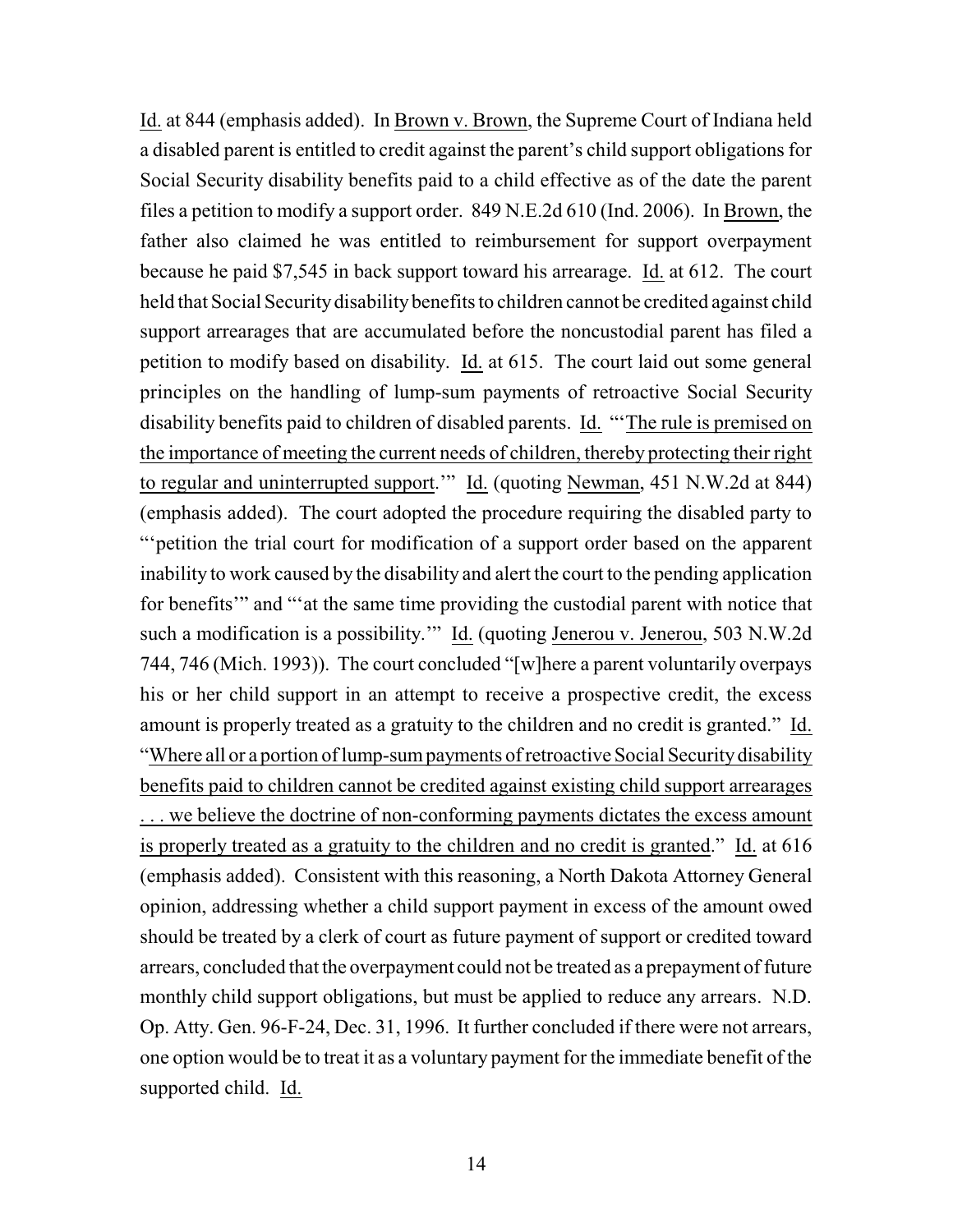[¶32] I conclude that a "credit" in this context is a deduction applied to something that is owed, not to something already paid. See Merriam-Webster's Collegiate Dictionary 294 (11th ed. 2003) (defining "credit" as "(f) a deduction from an amount otherwise due"). At the time subsection (11) was adopted, it was explained by its drafters as "reinforc[ing]" Guthmiller's holding that an obligor could receive a credit for benefits paid contemporaneously with due and owing child support payments. Although our Court interpreted N.D. Admin. Code § 75-02-04.1-02(11) and allowed the application of a lump sum benefit award to arrearages that were accumulated during the period of disability, we never addressed the application of a lump sum benefit award to paid child support. In light of the drafters' explanations, I am of the opinion that subsection (11) was a codification of this Court's holding in Guthmiller and there was no intent to provide reimbursement of child support lawfully paid to and received by the custodial parent. The majority opinion awards a money judgment against a custodial parent, individually, which can be executed on against that person's real and personal property. Pamela Gordon Davis lawfully came into possession of the child support by court order. Pamela Gordon Davis lawfully came into possession of Social Security children's insurance benefits as the designated representative payee of the children. Pamela Gordon Davis does not have possession of any money in which D. Luke Davis has any ownership interest. The child support and benefits all belong to the children to be used for their needs and care. D. Luke Davis has neither proven wrongful conversion of his personal property nor unjust enrichment. I do not interpret N.D. Admin. Code § 75-02-04.1-02(11) to require that he be reimbursed from Pamela Gordon Davis personally for what he alleges is an overpayment of child support because of the children's receipt of Social Security benefits. D. Luke Davis had the resources during his disability to pay his child support. Our child support guidelines require consideration of income from all sources in setting child support, not just wages. N.D. Admin. Code § 75-02-04.1- 02(3). Further, he has received a lump sum of \$36,000 as disability benefits, which are to be considered in his gross income. See N.D. Admin. Code § 75-02-04.1-01- (5)(b). He should have brought this as an action to modify his child support payment. A trial court has continuing jurisdiction to modify child support. Wagner v. Wagner, [2007 ND 101,](http://www.ndcourts.gov/supreme-court/opinion/2007ND101) ¶ 28, [733 N.W.2d 593.](http://www.ndcourts.gov/supreme-court/opinion/733NW2d593)

[¶33] The majority of this Court has allowed D. Luke Davis to accomplish what he could not do in a child support proceeding. The Court retroactivelymodified D. Luke